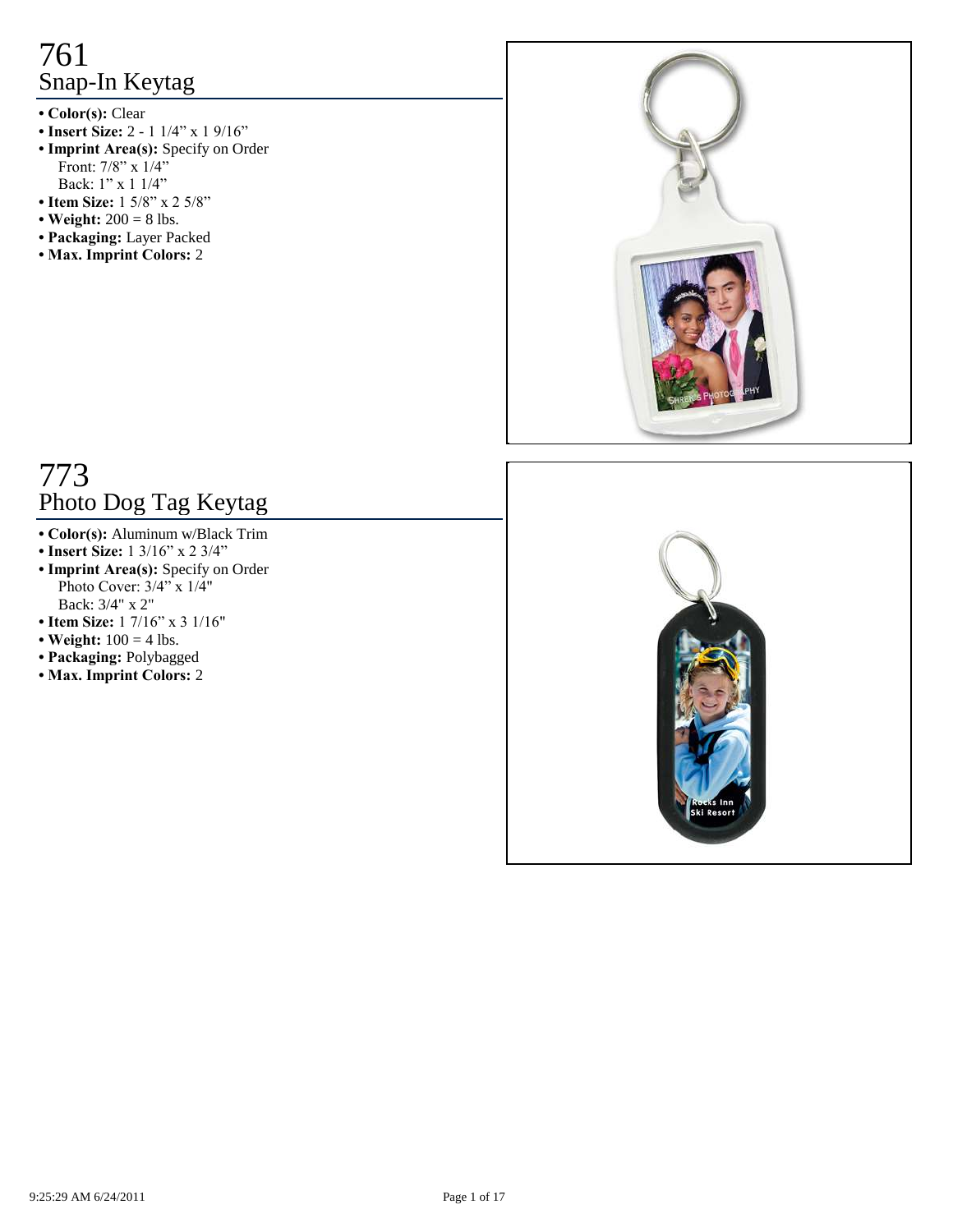# 775 Slip-In Keytag

- **•** w/Unattached Chain, (Packaged Seperately)
- **Color(s):** Clear
- **Insert Size:** 2 1 1/4" x 1 9/16"
- **Imprint Area(s):** Specify on Order Front: 1 1/8" x 3/8" Back: 1 1/8" x 1 3/8"
- **Item Size:** 1 1/4" x 2 1/8"
- Weight:  $200 = 6$  lbs.
- **Packaging:** Layer Packed
- **Max. Imprint Colors:** 2



## 862 Filmstrip Slip-In Keytag

- **Color(s):** Black
- **Insert Size:** 1 3/8" x 1 3/4"
- **Imprint Area(s):** Specify on Order Front:  $1 \frac{1}{2}$ " x  $\frac{1}{4}$ " Back: 1 1/4" x 2"
- **Item Size:** 2" x 2 1/8"
- Weight:  $144 = 8$  lbs.
- **Packaging:** Layer Packed
- **Max. Imprint Colors:** 2

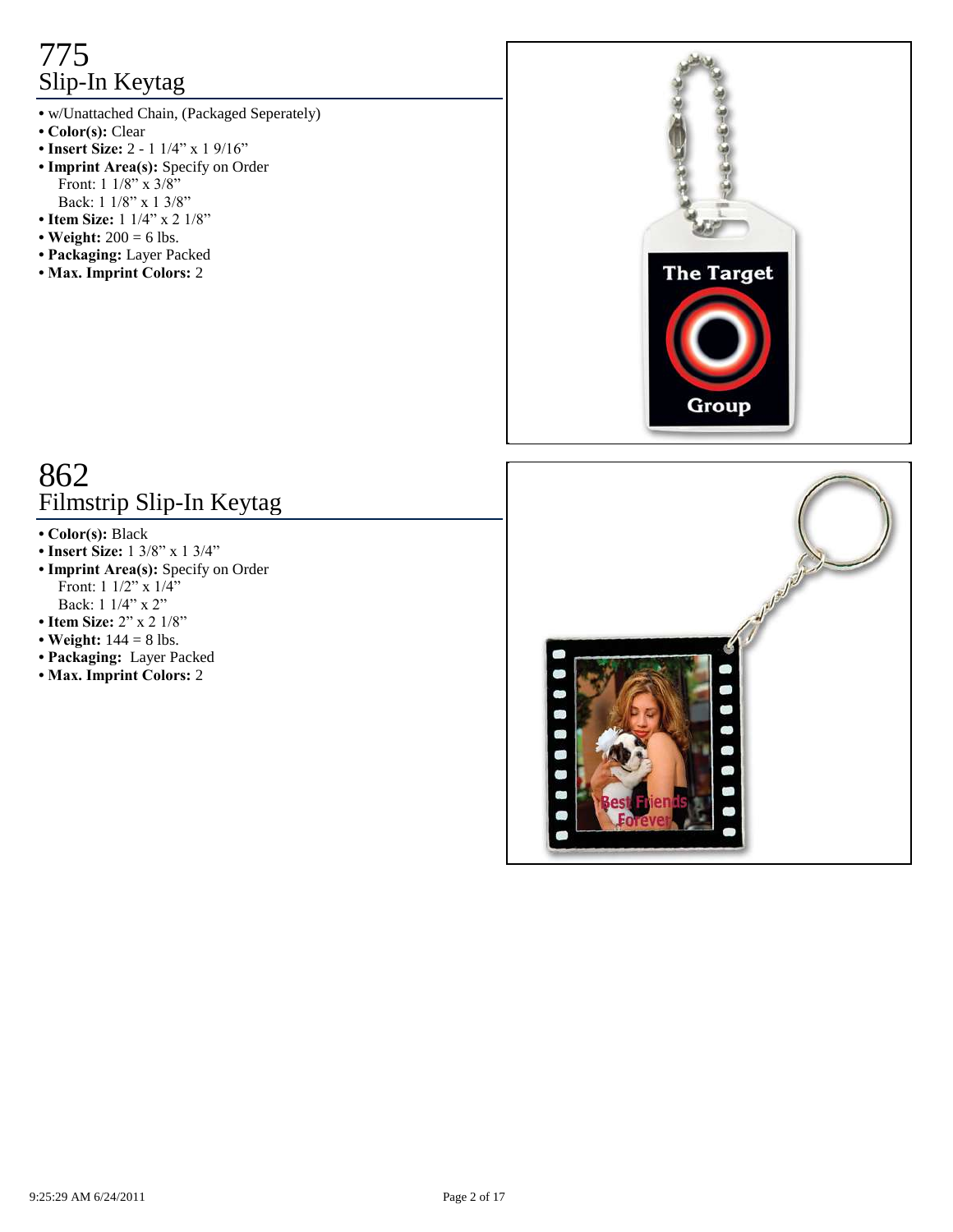# 864 Clapboard Snap-In Keytag

- **Color(s):** White w/Black Stripes
- **Insert Size:** 1 3/8" x 1 3/4"
- **Imprint Area(s):** Specify on Order Front:  $1 \frac{1}{2}$ " x  $\frac{1}{4}$ " Back: 1 1/2" x 1 3/16"
- Item Size: 2 1/8" x 2 3/8"
- Weight:  $144 = 8$  lbs.
- **Packaging:** Layer Packed
- **Max. Imprint Colors:** 2



### 873 Photo Poker Chip Keytag

- **Color(s):** Black w/Silver Accents, White w/Red Accents, White w/Blue Accents, White w/Green Accents, or White w/Black Accents
- **Insert Size:** 1 1/8" Dia.
- **Imprint Area(s):** 1" Dia.
- Item Size:  $1 \frac{1}{2}$ " x  $1 \frac{1}{2}$ " x  $3/16$ "
- Weight:  $150 = 4$  lbs.
- **Packaging:** Polybagged
- **Max. Imprint Colors:** 2

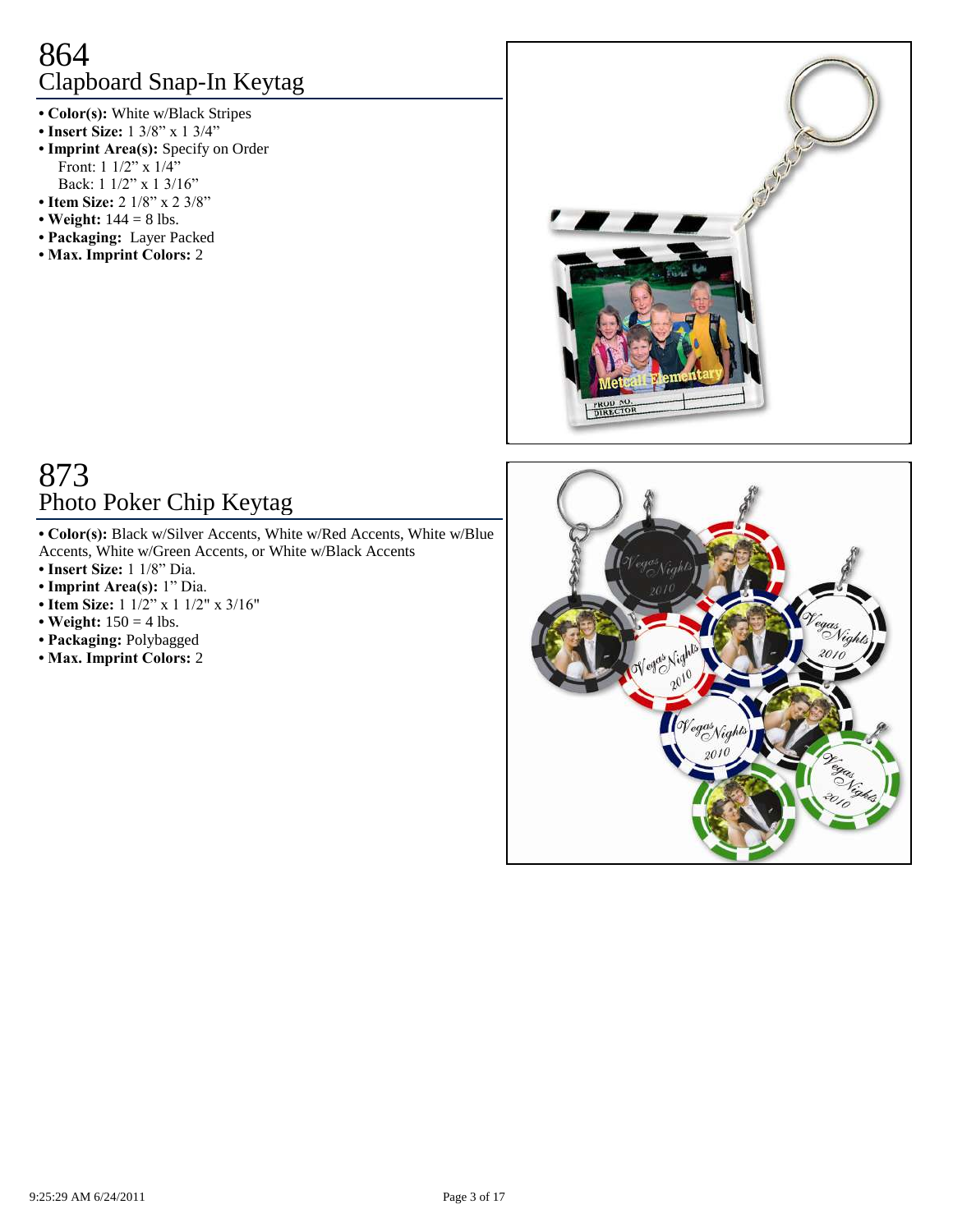# 874 Snap-In Heart Keytag

- **Color(s):** Clear
- **Insert Size:** 2 1 1/8" Dia.
- **Imprint Area(s):** Specify on Order Front: 5/8" x 1/4" Back: 1" Dia.
- **Item Size:** 1 5/8" x 1 13/16"
- Weight:  $200 = 8$  lbs.
- **Packaging:** Layer Packed
- **Max. Imprint Colors:** 2



## 876 Snap-In Heart Keytag

- **Color(s):** Clear
- **Insert Size:** 2 2 1/4" Dia.
- **Imprint Area(s):** Specify on Order Front:  $1 \frac{3}{8}$   $\frac{x}{12}$ Back: 1 7/8" Dia.
- Item Size: 2 15/16" x 3 1/4"
- Weight:  $144 = 10$  lbs.
- **Packaging:** Layer Packed
- **Max. Imprint Colors:** 2

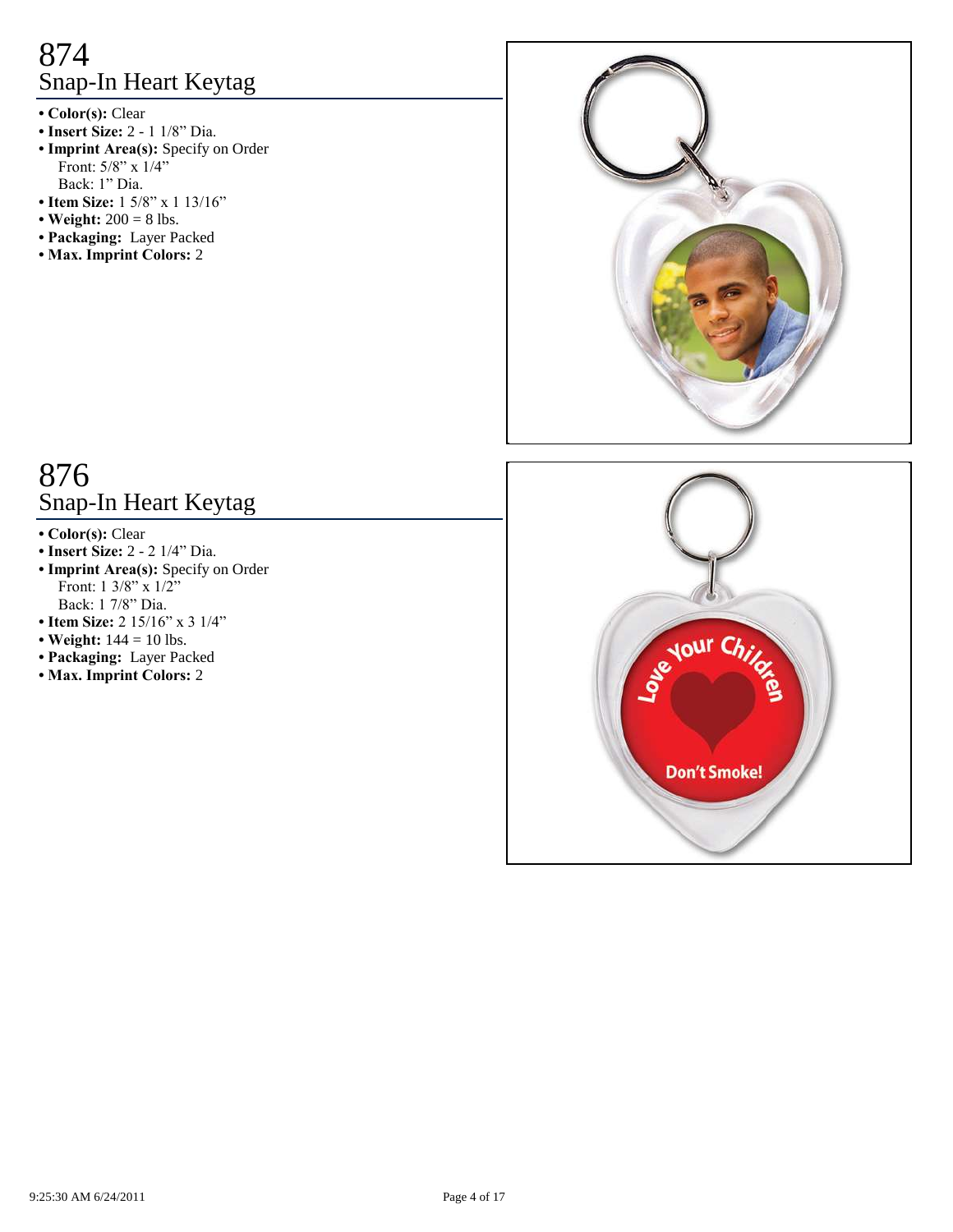# 877 Clapboard Snap-In Keytag

- **Color(s):** Black w/White Stripes
- **Insert Size:** 2" x 1 1/2"
- **Imprint Area(s):** Specify on Order Bottom of Photo:  $1 \frac{3}{4}$ " x  $\frac{1}{4}$ " Front Lines: 1" x 7/16" On Back: 2" x 2 1/4"
- **Item Size:** 2 5/8" x 2 9/16"
- Weight:  $144 = 8$  lbs.
- **Packaging:** Layer Packed
- **Max. Imprint Colors:** 2



# 879 Filmstrip Slip-In Keytag

- **Color(s):** Black
- **Insert Size:** 2 1/2" x 3 1/2"
- **Imprint Area(s):** Specify on Order Front:  $2 \frac{1}{8}$   $\frac{1}{2}$   $\frac{1}{2}$ Back: 2 1/8" x 3"
- Item Size:  $3'' \times 3 \frac{1}{2}$ "
- Weight:  $144 = 12$  lbs.
- **Packaging:** Polybagged
- **Max. Imprint Colors:** 2

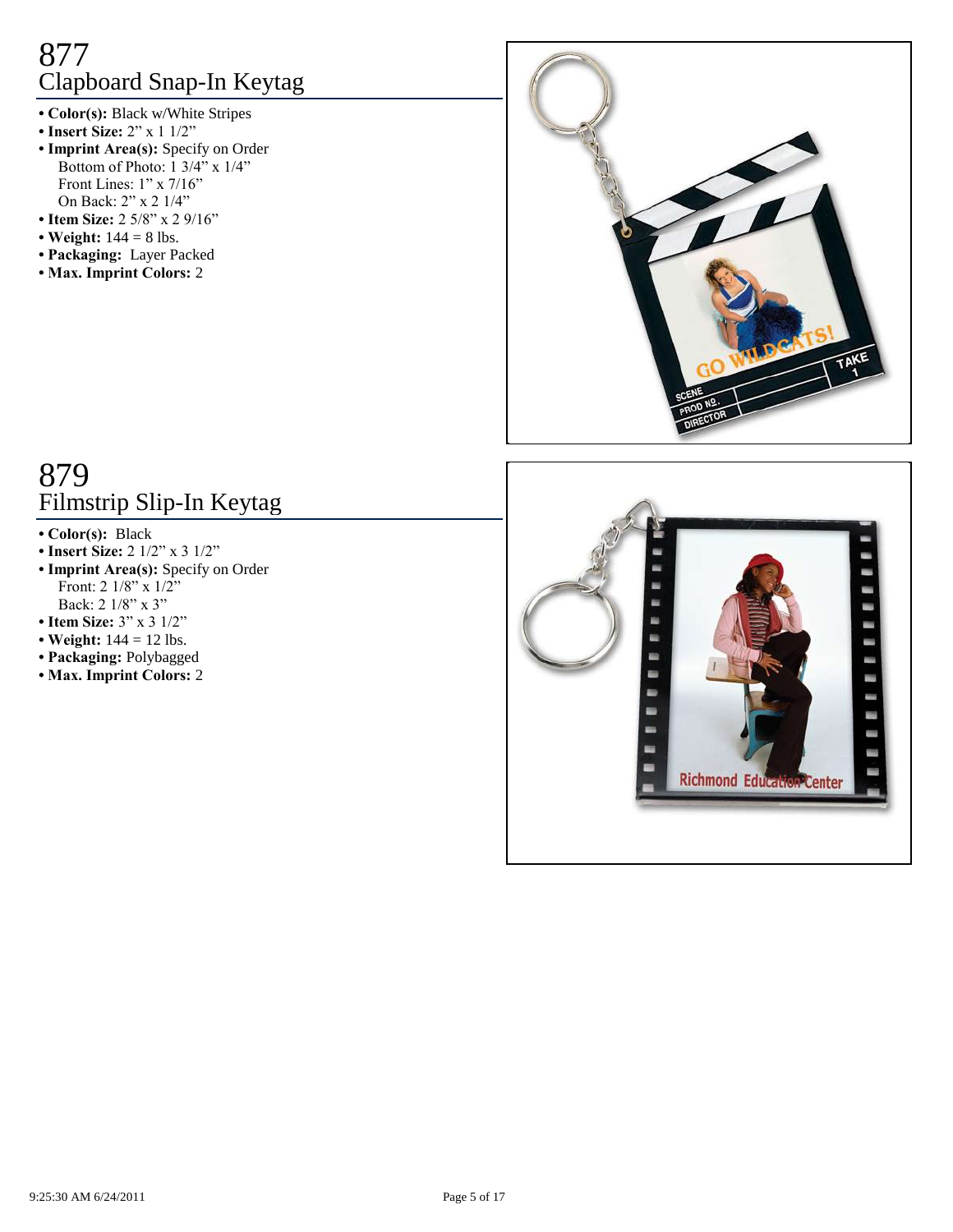# 931 Half Wallet Snap-In Keytag

- **Color(s):** Clear
- **Insert Size:** 2 1 3/8" x 1 3/4"
- **Imprint Area(s):** Specify on Order Front: 1 1/8" x 3/8" Back: 1 1/8" x 1 3/8"
- **Item Size:** 1 3/4" x 2 5/8"
- Weight:  $144 = 8$  lbs.
- **Packaging:** Layer Packed
- **Max. Imprint Colors:** 2



# 944 Solar Powered LCD Flashing Keytag

- **•** Continuously Flashes Without Batteries
- **Color(s):** Clear
- **Insert Size:** 1 3/8" x 1 3/4"
- **Imprint Area(s):** Specify on Order Bottom of Photo: 1" x 1/4" Back: 1 3/4" x 2 1/8"
- **Item Size:** 1 3/4" x 2 1/8"
- Weight:  $50 = 6$  lbs.
- **Packaging:** Polybagged
- **Max. Imprint Colors:** 2

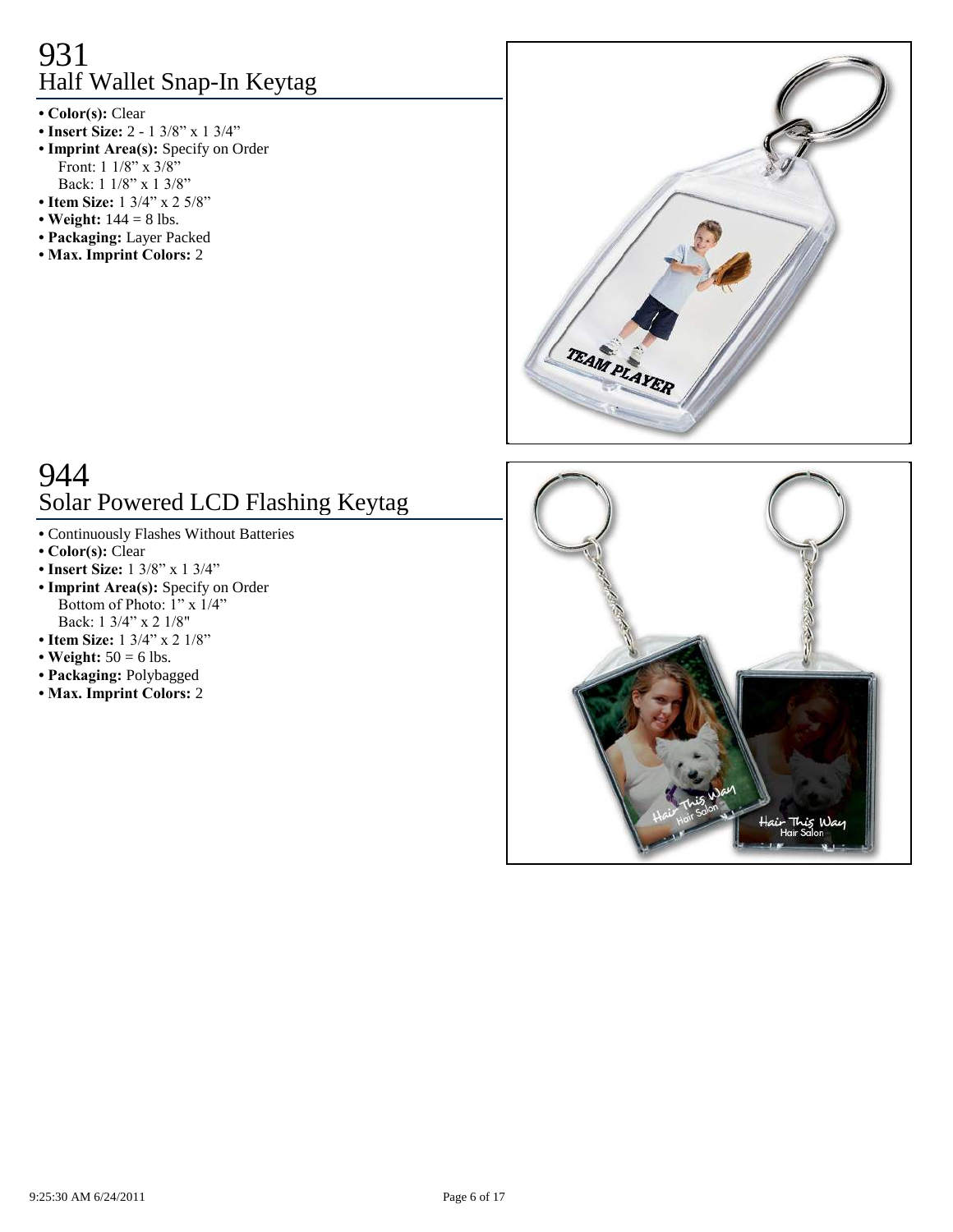# 961 Mini Flashlight Snap-In Photo Keytag

- **•** Includes Batteries
- **Color(s):** Black or Silver
- **Insert Size:** 1 3/8" x 1 3/4"
- **Imprint Area(s):** Specify on Order Front: 1 3/16" x 3/8" Back: 1 1/8" x 3/8"
- Item Size: 1 1/2" x 2 3/16"
- Weight:  $144 = 10$  lbs.
- **Packaging:** Polybagged
- **Max. Imprint Colors:** 2



### 962 Slip-In Keytag

#### **• Color(s):** Clear

- Insert Size: 2 2 1/2" x 3 1/2"
- **Imprint Area(s):** Specify on Order Front:  $2 \frac{1}{4}$ " x  $\frac{3}{4}$ " Back: 2 1/4" x 3 1/2"
- Item Size: 2 1/2" x 4 1/8"
- Weight:  $144 = 17$  lbs.
- **Packaging:** Layer Packed
- **Max. Imprint Colors:** 2

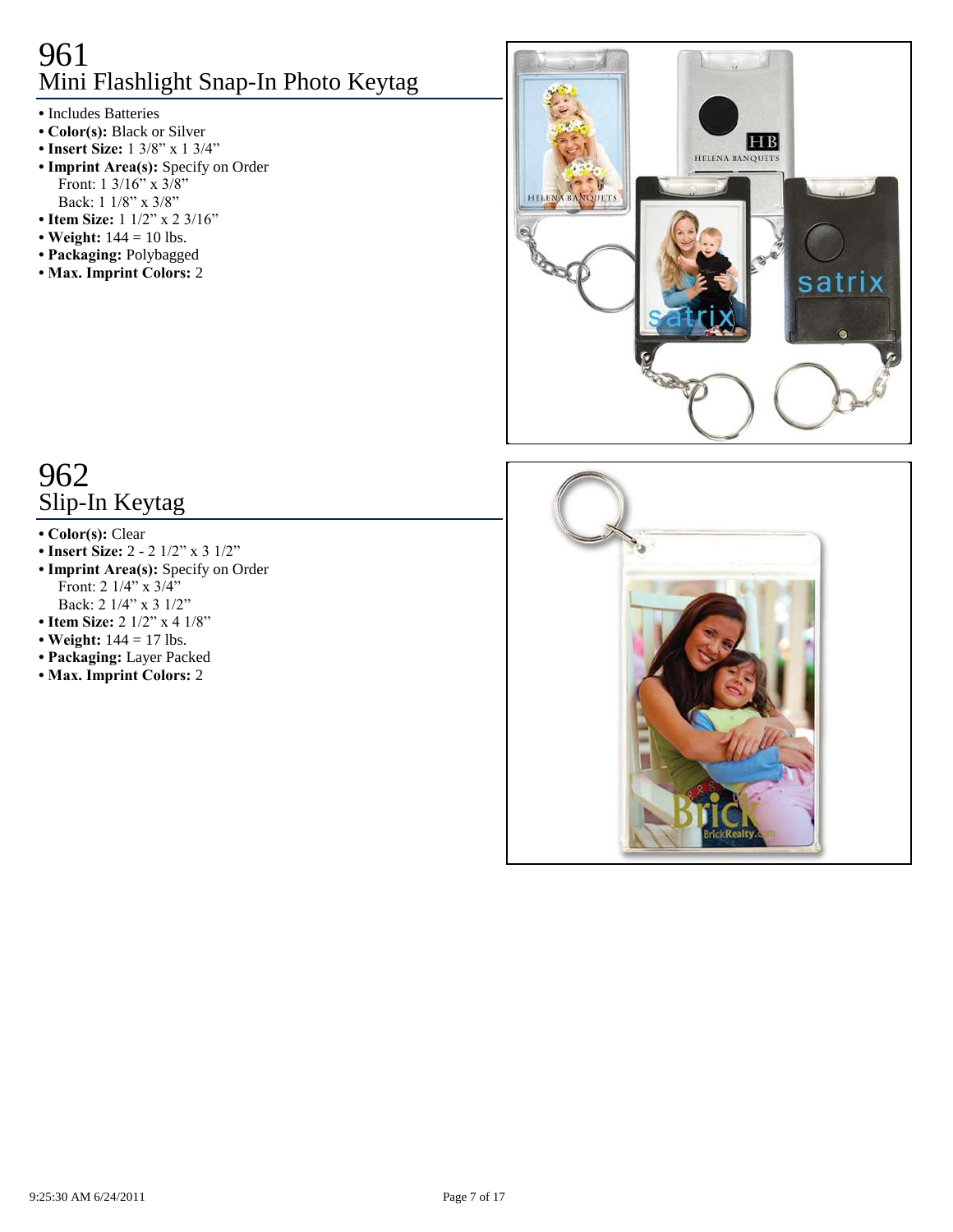### 967 Carabiner Snap-In Photo Flashlight Keytag

- **•** Includes Batteries
- **Color(s):** Black, Purple, Trans. Blue, or Trans. Red
- Insert Size: 2 2" x 2 7/8"
- **Imprint Area(s):** Specify on Order Front: 1 3/4" x 1/2" Back: 1 5/8" x 1 3/8"
- Item Size: 4 3/4" x 2 1/4"
- **Weight:** 144 = 18 lbs.
- **Packaging:** Polybagged
- **Max. Imprint Colors:** 2



# 969 Carabiner Snap-In Photo Keytag

- **Color(s):** Black, Purple, Trans. Blue, or Trans. Red
- **Insert Size:** 2 2" x 2 7/8"
- **Imprint Area(s):** Specify on Order Front: 1 3/4" x 1/2" Back: 1 3/4" x 2 1/2"
- Item Size: 4 3/4" x 2 1/4"
- Weight:  $100 = 13$  lbs.
- **Packaging:** Polybagged
- **Max. Imprint Colors:** 2

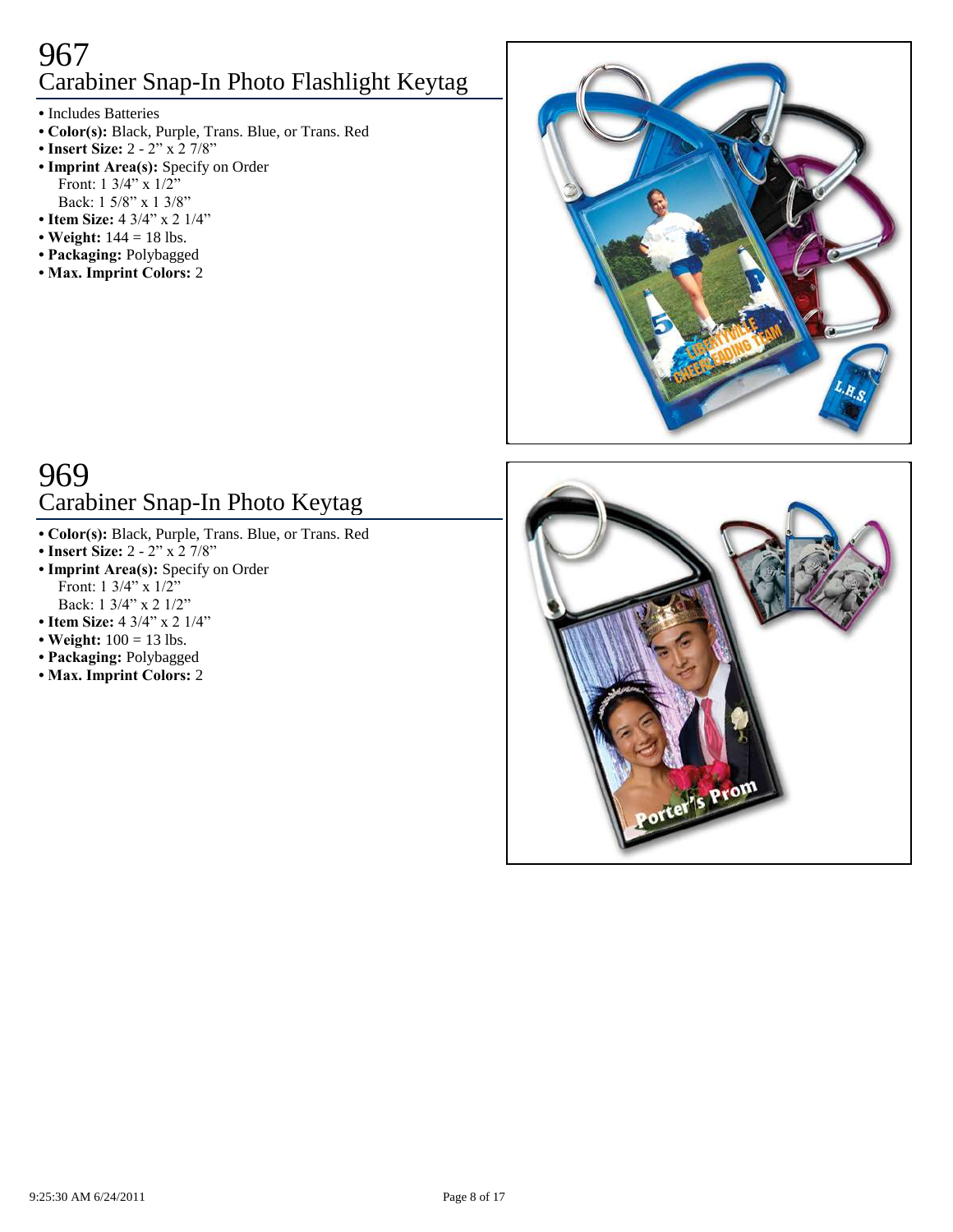- **Color(s):** Clear
- Insert Size: 2 2 1/2" x 3 1/2"
- **Imprint Area(s):** Specify on Order Front: 2 1/16" x 7/8" Back: 2 1/16" x 3"
- Item Size: 2 7/8" x 4 1/4"
- Weight:  $144 = 16$  lbs.
- **Packaging:** Layer Packed
- **Max. Imprint Colors:** 2



### 976 Slip-In Keytag

#### **• Color(s):** Clear

- **Insert Size:** 2 1 3/4" x 2 3/4"
- **Imprint Area(s):** Specify on Order Front: 1 1/2" x 1/2" Back: 1 3/8" x 2 3/4"
- **Item Size:** 1 3/4" x 3 1/2"
- Weight:  $144 = 10$  lbs.
- **Packaging:** Layer Packed
- **Max. Imprint Colors:** 2

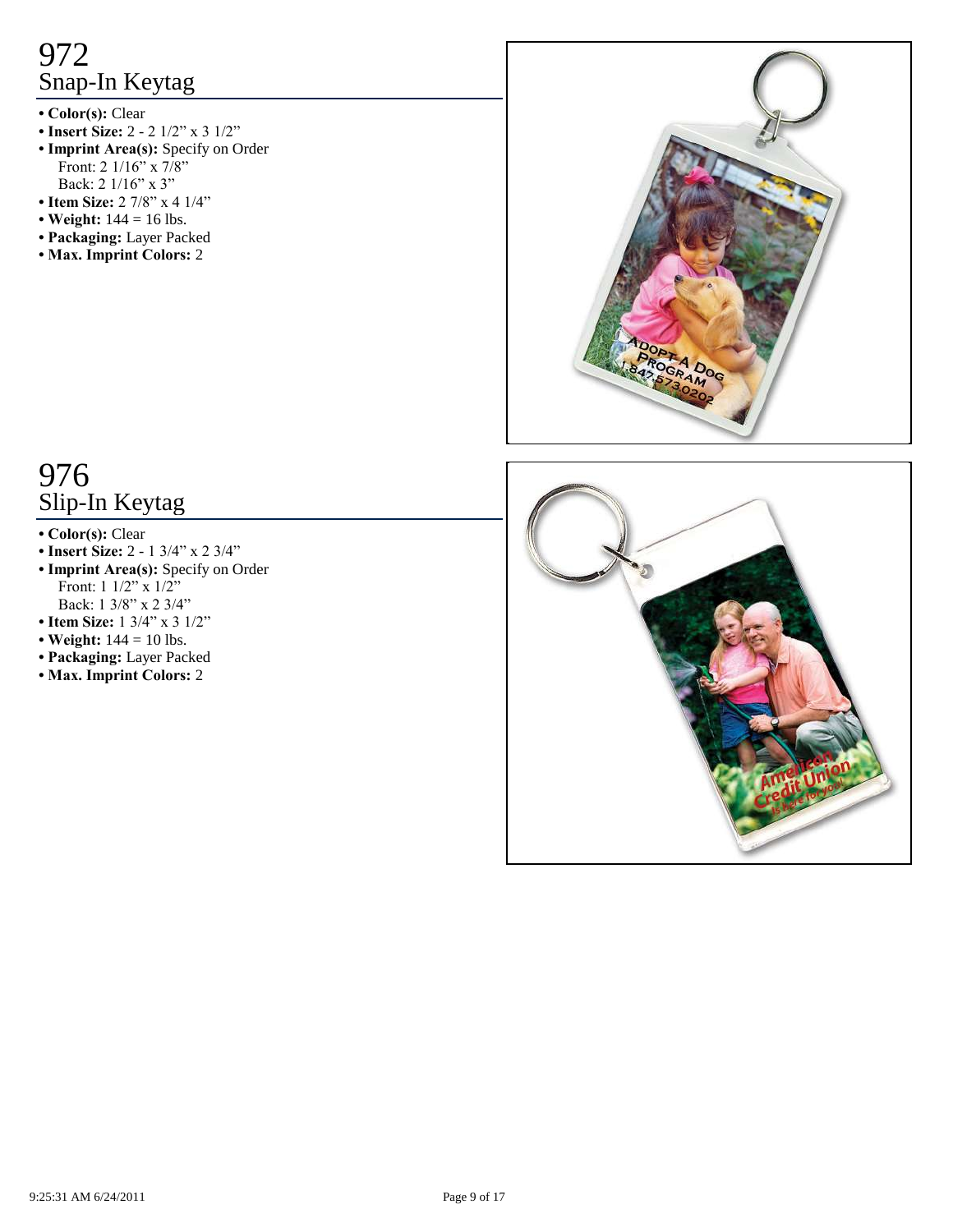- **Color(s):** Black, Clear, Hot Pink, Purple, or White
- **Insert Size:** 1 3/4" x 2 3/4"
- **Imprint Area(s):** Specify on Order Front:  $1 \frac{1}{2}$ " x  $\frac{1}{2}$ " Back: 1 3/4" x 2 5/8"
- Item Size: 2 1/4" x 3 1/2"
- Weight:  $250 = 16$  lbs.
- **Packaging:** Layer Packed
- **Max. Imprint Colors:** 2



# 982 Flashlight Snap-In Photo Keytag

- **•** Includes Batteries
- **Color(s):** Silver, White, Black, Trans. Red, or Trans. Blue
- **Insert Size:** 2" x 2 7/8"
- **Imprint Area(s):** Specify on Order Front:  $1 \frac{3}{4}$ " x  $\frac{1}{2}$ " Back: 1 5/8" x 1 3/8"
- **Item Size:** 3 3/4" x 2 1/8"
- Weight:  $144 = 14$  lbs.
- **Packaging:** Polybagged
- **Max. Imprint Colors:** 2

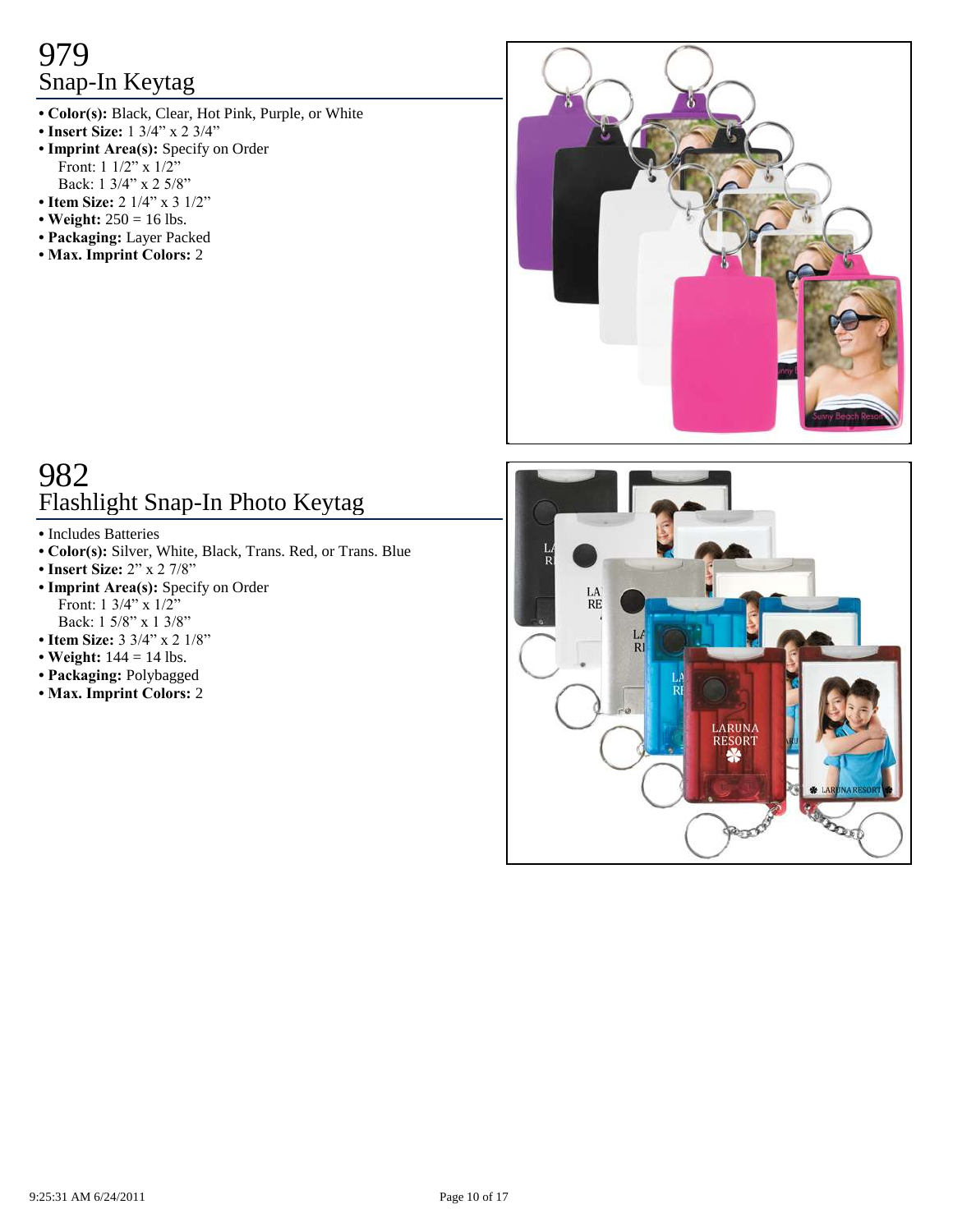- **Color(s):** Black, Clear, Hot Pink, Purple, Teal, or White
- **Insert Size:**  $2^{n}$  x 2 7/8"
- **Imprint Area(s):** Specify on Order Front: 1 5/8" x 1/2" Back: 1 5/8" x 1 1/2"
- **Item Size:** 2 3/8" x 3 5/8"
- Weight:  $144 = 12$  lbs.
- **Packaging:** Layer Packed
- **Max. Imprint Colors:** 2



### 990 Snap-In Keytag

- **Color(s):** Clear
- **Insert Size:** 2 2 7/8"
- **Imprint Area(s):** Specify on Order Front: 1 3/8" x 3/8" Back: 2 1/2" Dia.
- **Item Size:** 3 1/2" Dia.
- Weight:  $144 = 10$  lbs.
- **Packaging:** Layer Packed
- **Max. Imprint Colors:** 2

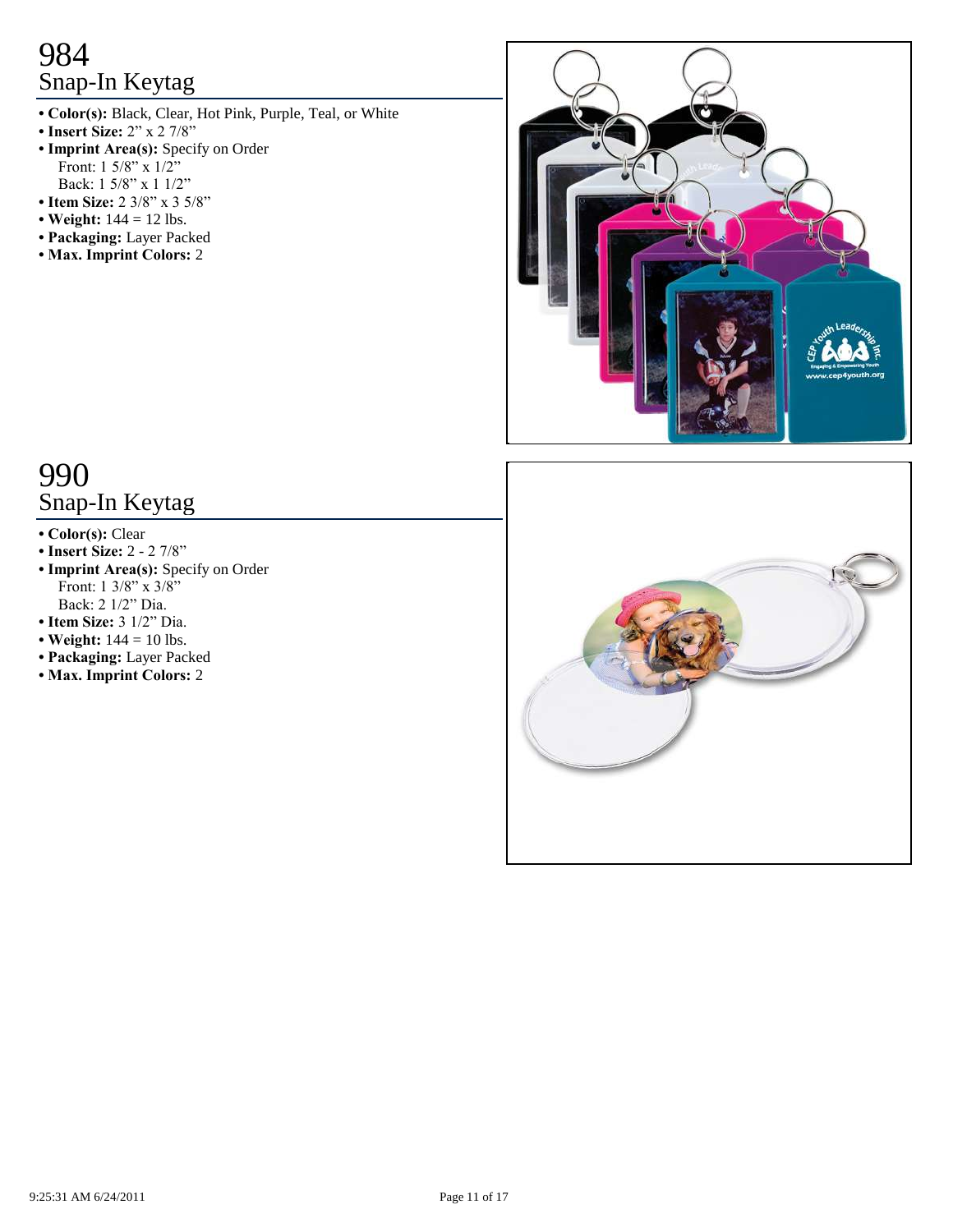- **Color(s):** Clear
- **Insert Size:** 2 2 1/4"
- **Imprint Area(s):** Specify on Order Front: 1 3/8" x 3/8" Back: 1 7/8" Dia.
- **Item Size:** 2 3/4" Dia.
- Weight:  $144 = 7$  lbs.
- **Packaging:** Layer Packed
- **Max. Imprint Colors:** 2



# 992 Slip-In Wallet Keytag

- **Color(s):** Clear
- **Insert Size:** 2 2 1/8" x 3"
- **Imprint Area(s):** Specify on Order Front:  $1 \frac{7}{8}$  x  $\frac{5}{8}$ Back: 1 7/8" x 2 1/2"
- Item Size: 2 1/8" x 3 1/16"
- Weight:  $144 = 11$  lbs.
- **Packaging:** Layer Packed
- **Max. Imprint Colors:** 2

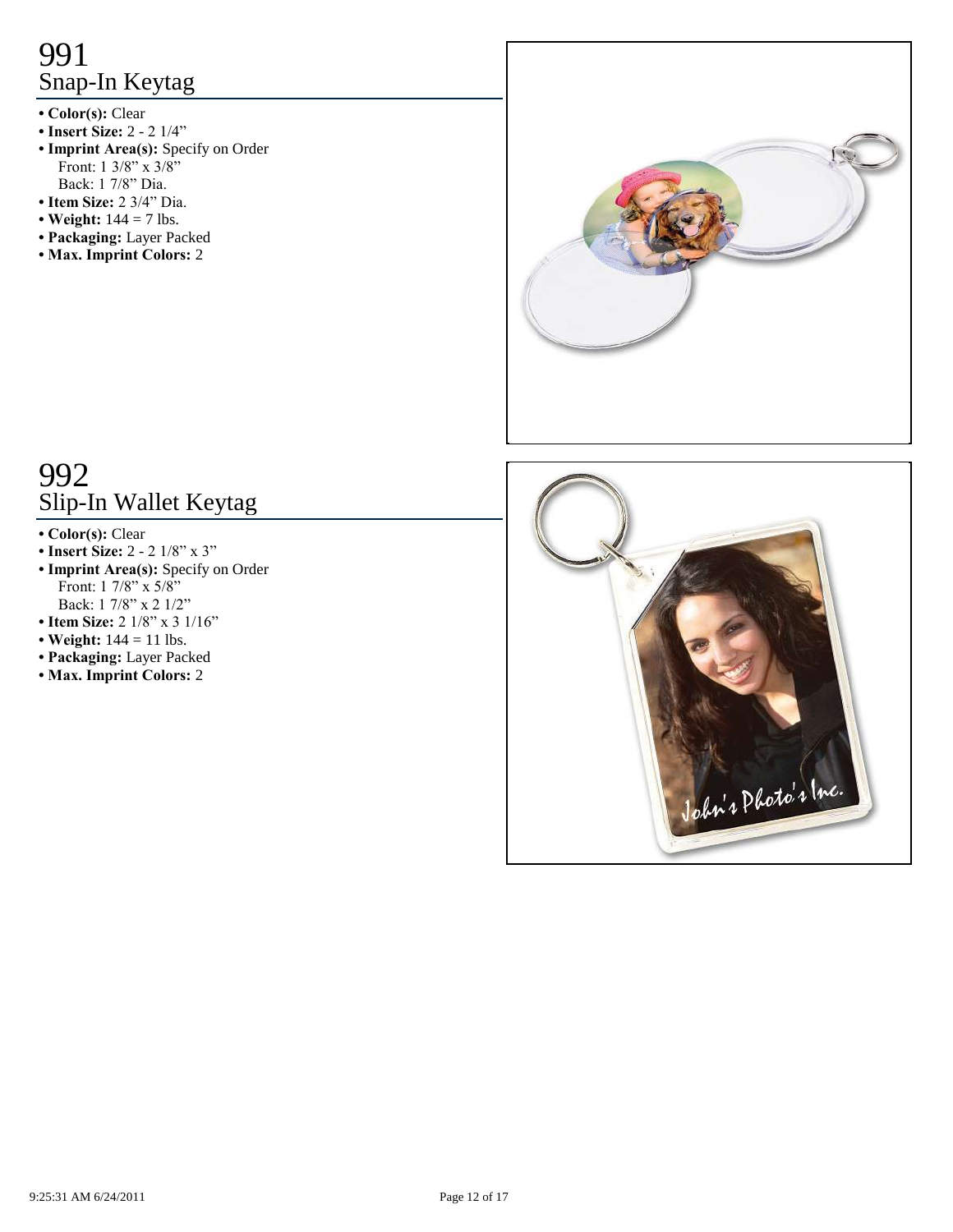### 4979 Translucent Sparkle Keytag w/Mirror

- **Color(s):** Black, Blue, Hot Pink, Purple, or Teal
- **Insert Size:** 1 3/4" x 2 3/4"
- **Imprint Area(s):** 1 1/2" x 1/2"
- Item Size: 2 3/8" x 3 5/8"
- **Weight:** 144 = 13 lbs.
- **Packaging:** Layer Packed
- **Max. Imprint Colors:** 2



# 4984 Translucent Sparkle Keytag w/Mirror

- **Color(s):** Black, Blue, Hot Pink, Purple, or Teal
- **Insert Size:** 2" x 2 7/8"
- **Imprint Area(s):** 1 3/4" x 5/8"
- Item Size: 2 1/2" x 3 3/4"
- Weight:  $144 = 15$  lbs.
- **Packaging:** Layer Packed
- **Max. Imprint Colors:** 2

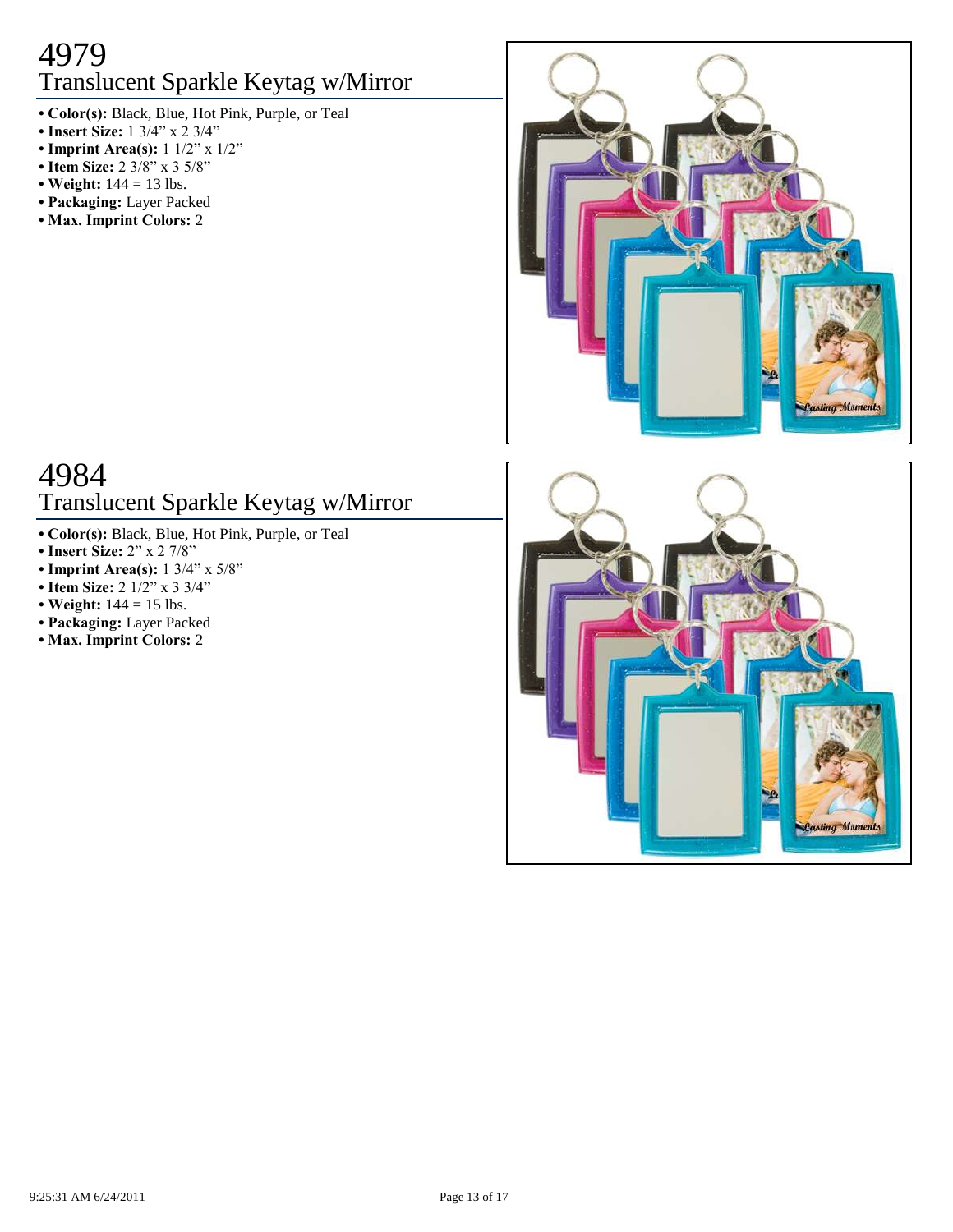### 5979 Translucent Sparkle Snap-In Keytag

- **Color(s):** Hot Pink, Purple, Teal, Blue, or Black
- **Insert Size:** 1 3/4" x 2 3/4"
- **Imprint Area(s):** Specify on Order Front:  $1 \frac{1}{2}$ " x  $\frac{1}{2}$ " Back: 1 3/4" x 2 5/8"
- Item Size: 2 1/4" x 3 1/2"
- Weight:  $144 = 20$  lbs.
- **Packaging:** Layer Packed
- **Max. Imprint Colors:** 2



# 5984 Translucent Sparkle Snap-In Keytag

- **Color(s):** Hot Pink, Purple, Teal, Blue, Black, Green, or Red
- **Insert Size:** 2" x 2 7/8"
- **Imprint Area(s):** Specify on Order Front:  $1 \frac{3}{4}$ " x  $\frac{5}{8}$ " Back: 1 7/8" x 2 3/4"
- **Item Size:** 2 3/8" x 3 5/8"
- **Weight:**  $144 = 12$  lbs.
- **Packaging:** Layer Packed
- **Max. Imprint Colors:** 2

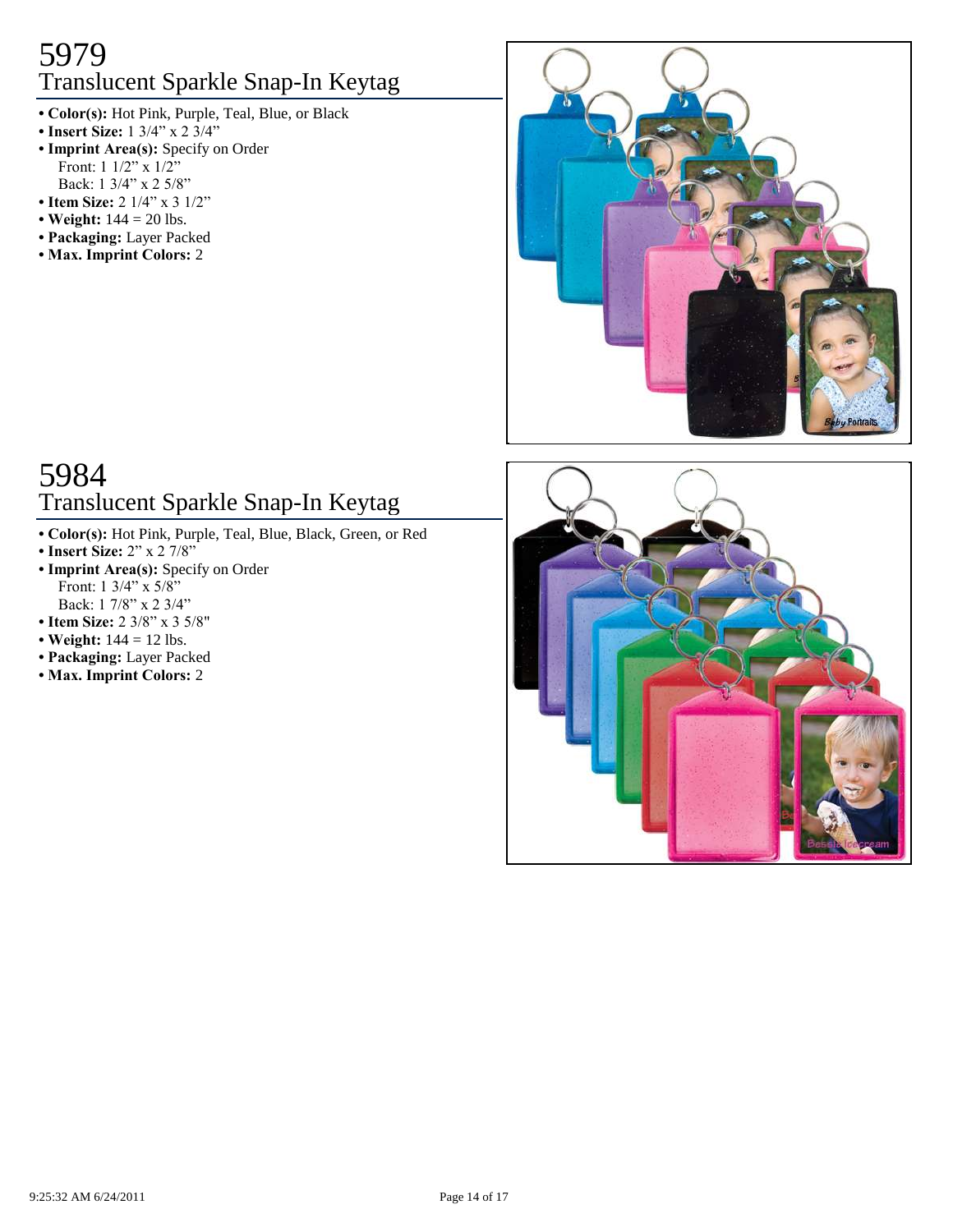# 6192 Slip-In Leatherette Keytag

**•** w/Cover Strap

- **Color(s):** Black w/White Stitching
- **Insert Size:** 2 2" x 3"
- **Imprint Area(s):**  $2'' \times 1''$
- **Item Size:** 2 5/8" x 3 1/2"
- Weight:  $108 = 26$  lbs.
- **Packaging:** Bulk
- **Max. Imprint Colors:** 1



# 7962 Promotional Slip-In Keytag

- **Color(s):** Clear
- Insert Size: 2 2 1/2" x 3 1/2"
- **Imprint Area(s):** Specify on Order Front: 2 1/4" x 3/4" Back: 2 1/4" x 3"
- Item Size: 2 1/2" x 3 9/16"
- Weight:  $144 = 11$  lbs.
- **Packaging:** Layer Packed
- **Max. Imprint Colors:** 2

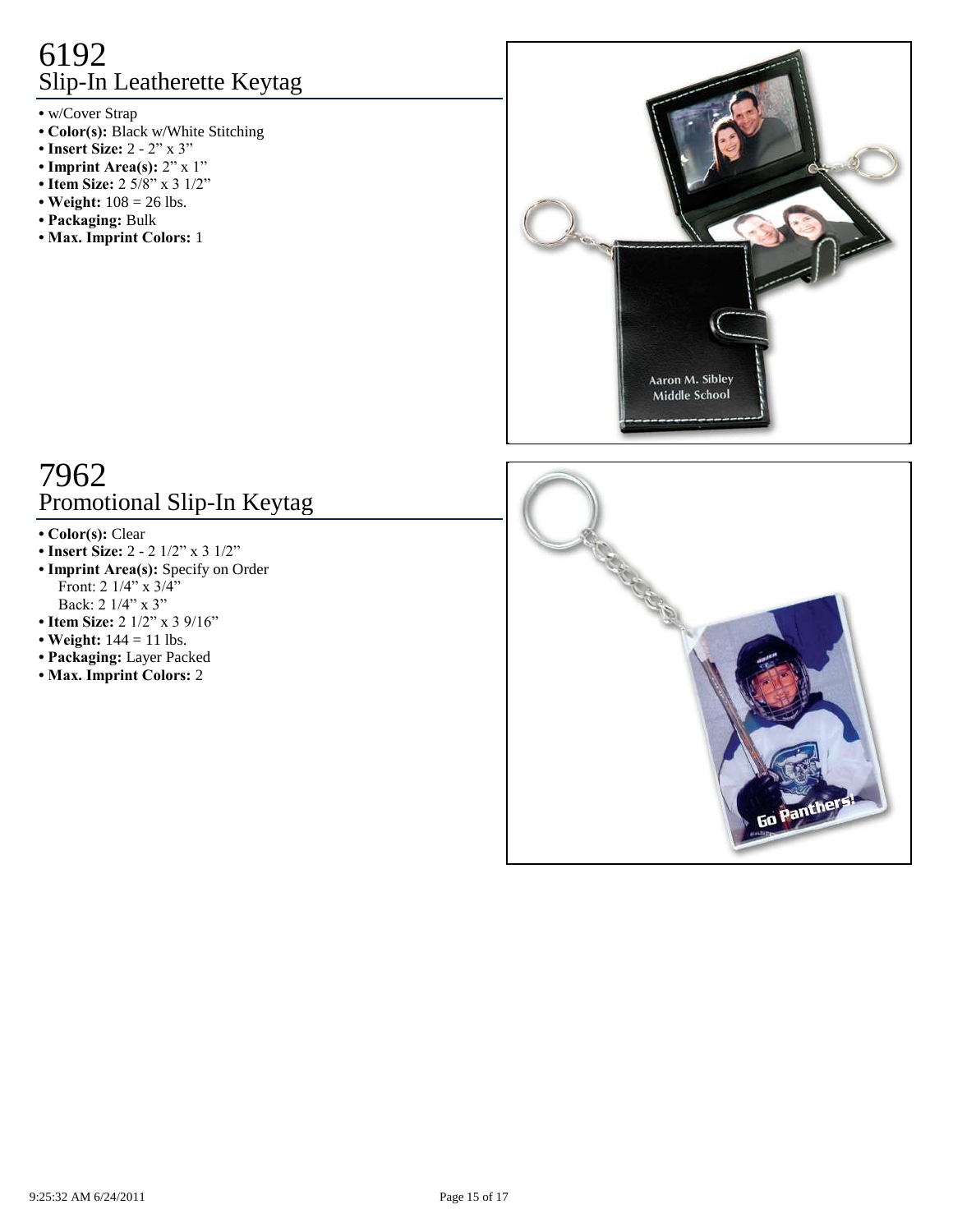# 8848 Snap-In Oval Keytag

- **Color(s):** Clear
- **Insert Size:** 2 2" x 2 7/8"
- **Imprint Area(s):** Specify on Order Front:  $1 \frac{1}{8" \times 1/2"$ Back: 1 1/2" x 2"
- Item Size: 2 1/4" x 3 1/8"
- Weight:  $144 = 12$  lbs.
- **Packaging:** Layer Packed
- **Max. Imprint Colors:** 2



### 8849 Snap-In Heart Keytag

- **Color(s):** Clear
- **Insert Size:** 2 2 3/8" x 2"
- **Imprint Area(s):** Specify on Order Front: 1" x 1/4" Back: 1 3/4" x 1"
- **Item Size:** 2 5/8" x 2 3/8"
- Weight:  $144 = 12$  lbs.
- **Packaging:** Layer Packed
- **Max. Imprint Colors:** 2